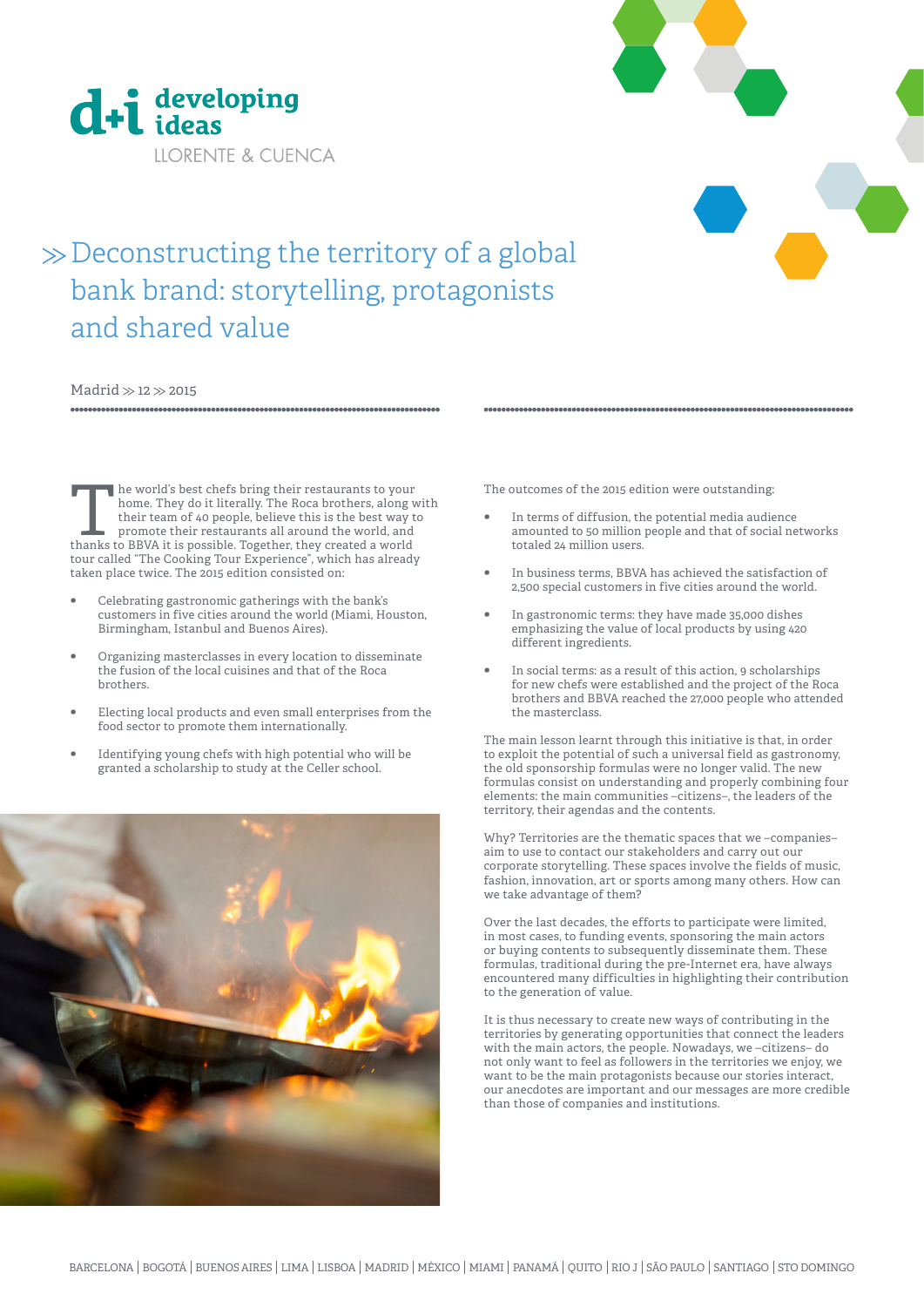#### HOW DOES THIS WORKING MODEL APPLIED TO THE CASE OF THE COOKING TOUR EXPERIENCE?

In the case of BBVA and the Roca brothers, we can find elements promoting this new way in which large companies can collaborate in a specific space. Here are some of the ways that made it possible, broken down into four main points:

#### **The main communities:**

- **•** Gastronomy has always been interesting for a wide range of people. The success of food-and-cooking TV shows reveals that the audience is very interested in this field.
- **•** Fine dining, within the reach of very few people, has among its followers a group of citizens with high purchasing power who are the target of large banks. Furthermore, they normally follow the latest trends, great names and restaurants.
- **•** However, gastronomy also offers a very powerful alternative in the sphere of employment. Its capacity to channel the professional career of hundreds of thousands of applicants in one of the service sectors that operates throughout all five continents is an extraordinary mechanism of social integration. International organizations and governments are fully aware of this and want to make the most of the inspirational initiatives. Their members form another community of interest for large companies.
- **•** And the cuisine is one of the engines of the world's agro-food industry. With globalization, finding an exotic ingredient from the other side of the world has become a real possibility. Many experts, amateurs, retailers and a large number of actors gather around this table. All of them make up a chain of potential customers for financial enterprises.

#### **The leaders: Why the Roca brothers?**

- **•** Not only are the Roca brothers the best chefs in the world, but they also are an example of humility, entrepreneurship and social contribution. They are convinced that gastronomy can contribute to a better world.
- **•** They have designed and implemented a program focused on the generation of shared value. As regards the BBVA example, in addition to making their cuisine accessible for thousands of people, they have achieved the commitment of the aforementioned company to create scholarships for local cooks from the locations they have visited so that the latter can learn at the Celler de Can Roca workshop. They have also used local products from the agro-food sector to promote them internationally. However, it is usually difficult to justify the social component of a sponsorship with no contents to activate it.
- **•** Stakeholders have been present since the very first moment in order to measure the return of their partner's investment. BBVA has invited its customers and outstanding contacts to lunches and dinners organized in five different locations all around the world in each of its tours. It has managed to merge three dimensions into one: an action with social impact, a relationship initiative for the business and a contents-rich event to enhance its relations with millions of cuisine lovers from all five continents.
- **•** Finally, the proposal of BBVA and the Roca brothers has exploited the synergy between both of them: efforts, simplicity, responsibility, humility, cooperation, teamwork, spirit of constant improvement, strength and leadership. Companies find metaphors that help them explain their corporate culture with the best examples in each territory. This identification provides robustness and consistency to their collaboration.



Source: BBVA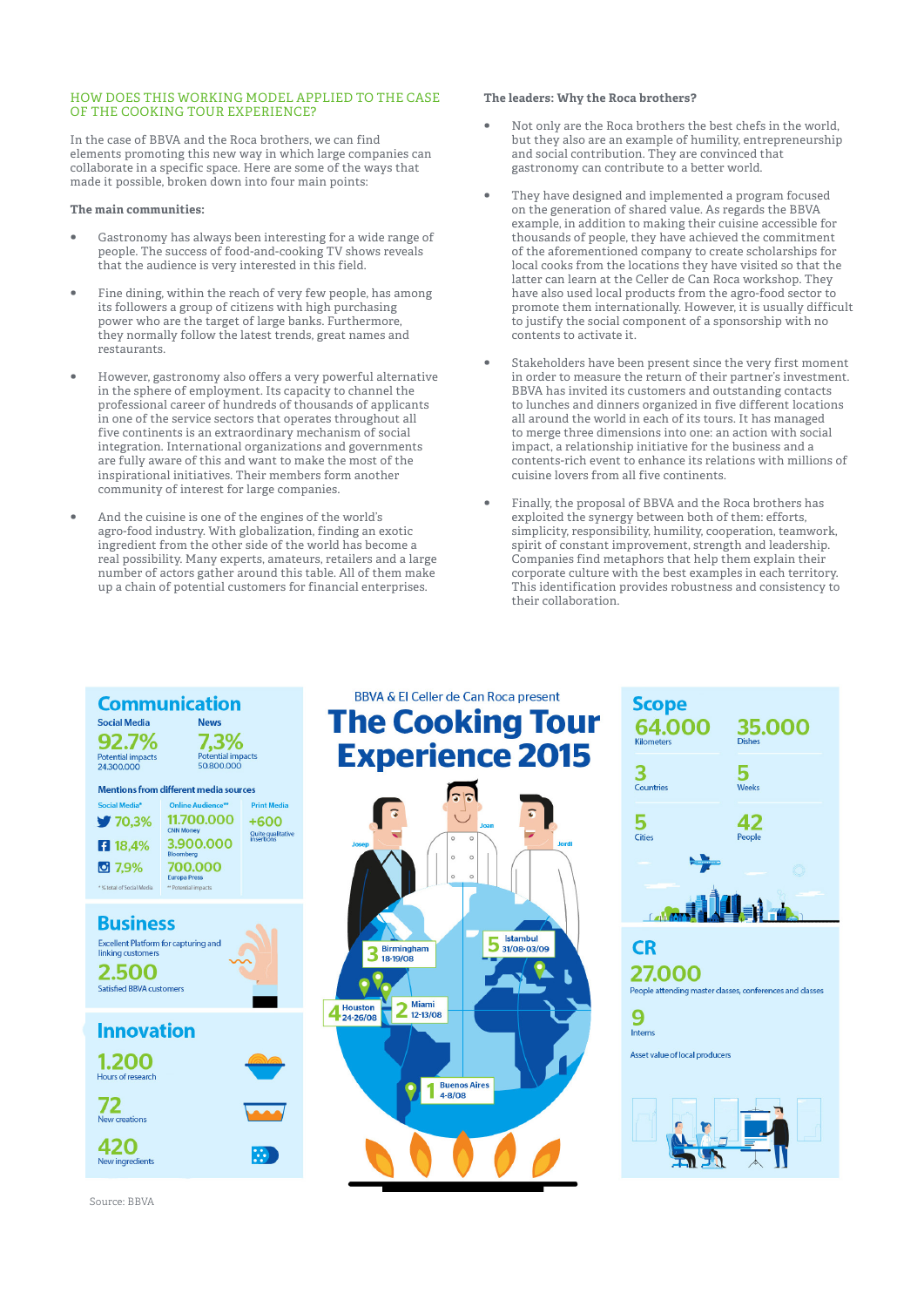#### **The agenda:**

- **•** Territories have their own calendar of events where all kinds of professionals and amateurs meet. In the case of gastronomy, these include the publication of different rankings or even culinary exhibitions, congresses, agro-food fairs or contests.
- **•** Companies can join these meetings as long as they are entitled to do it or make a valuable contribution. Historically, they only used to fund them but have gradually understood that their commitment with the territory also provides a broad range of options to enhance their positioning and reputation.
- **•** However, companies have the possibility to promote their own events as well. The Cooking Tour Experience is a good example of this. BBVA takes advantage of the Roca brothers' convening power and schedules a series of milestones in different countries. Each dinner, masterclass and press conference offers the opportunity to invite stakeholder communities, connecting the brand and the bank's activity to the territory in question.

#### **The contents:**

- **•** The links between the people who love gastronomy are the experiences and contents. Nowadays, the richest, most useful and entertaining contents are usually generated and promoted by members of the communities.
- **•** The interactions they produce are genuine and create the stable and long-lasting connections the companies strive for. Thanks to the Internet, they leave an indelible mark in search engines and social networks. Nevertheless, the challenge lies in sowing the seeds for them to grow and spread.
- **•** BBVA, being aware of the importance of using emotions and reason to illustrate the project, created the following online asset: http://elcellerdecanroca.bbva.com/ in which many posts, videos and computer graphics are frequently posted and then shared through profiles on social networks such as Twitter (**@CellerRocaBBVA**) or Facebook (**https://www. facebook.com/CellerRocaBBVA/**).



## "Territories are the thematic spaces that we –companies– aim to use to contact our stakeholders and carry out our corporate storytelling"

More ambitious transmedia projects have also been developed. Its documentary "Cooking Up Tribute" is an example of brand journalism (**http://elcellerdecanroca.bbva.com/ el-celler**).

#### CONCLUSIONS:

- Once we have defined our strategic plans, it is time to clarify what projects we need our interlocutors to get involved with (workers, shareholders, clients, partners, opinion leaders, authorities, etc.). It is then when we look for our common features and draft the story we need to share with them with the purpose of achieving our goals together.
- **•** Territories enable us to link these stories to the interests of the people. We must choose the territories that motivate our stakeholders, know their leaders, the dates of the major milestones and the contents that would enhance the conversation of these communities.
- **•** It is the moment to listen to the dreams of those leaders to study how a company can make them come true and, at the same time, feed and improve its business model.
- **•** The activity must generate a shared value for society: it has to take advantage of the interrelation between sustainability, the impact on the reduction of inequality and reputation.
- **•** The contents generated by this initiative are the main excuse to disseminate this collaboration and to establish new ways of relationship. The company must include in its project the formula to create them, enhance them and include them in the interaction of the members of the community as well as making them accessible to the citizens.
- **•** Emotions and reasons must go hand in hand since they cannot be split up. It is necessary to develop projects in which both feed each other back. Emotions will be found in the territories and in the events that connect leaders and citizens, whereas the social value of the action has the rational element.



### Figure 1. Structure of territories Figure 2. Roca Brothers and BBVA example